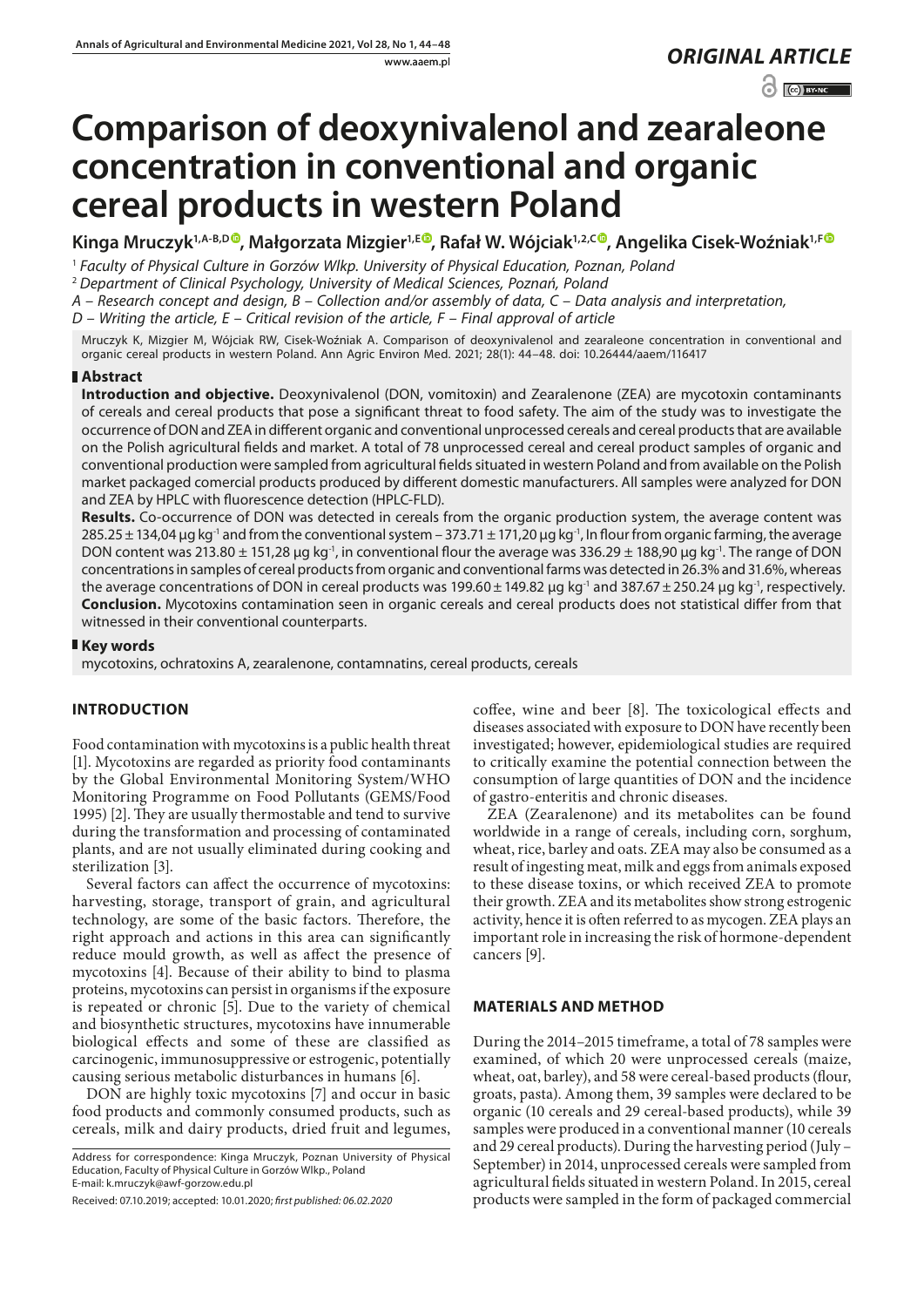Kinga Mruczyk, Małgorzata Mizgier, Rafał W. Wójciak, Angelika Cisek-Woźniak . Comparison of deoxynivalenol and zearaleone concentration in conventional…

products produced by different domestic manufacturers available on the Polish market.

Samples of organically produced products had been labeled in accordance with Regulation 834/2007/EC on organic production and labeling of organic products, which repeals Regulation (EEC) No. 2092/91 [10]. These products also contain the national or private organic producers' logo, the competent authority code and place of cultivation designation. Sampling and sample preparation were carried out in accordance with Commission Regulation 401/2006 [11] establishing sampling methods for the official control of mycotoxin levels in foodstuffs. Aggregate samples were taken of not less than 1 kg, connecting the 3 primary samples (a minimum of 500 g of each sample). Samples were stored in a cool, dry place, and transported to the laboratory within 48 hours.

The prepared test portions were ground to a 1.0 mm fine powder using an analytical mill and then stored in plastic bags at -4 °C until analysis. The mycotoxins were isolated from cereals and cereal products using Donprep® and EASIEXTRAT Zearalenon® immunoaffinity columns by R-Biopharm Rhône for extracting mycotoxins in accordance with the manufacturer's procedures. The mycotoxins were analysed using high-performance liquid chromatography with fluorescence detection (HPLC-FLD).

**Determination of DON and ZEA content.** DON content was determined according to the National Institute of Hygiene Methodology – 'Determination of Fusarium toxins – deoxynivalenol (DON) in cereals and its products by highperformance liquid chromatography with purification using immunoaffinity columns'.

The principle of the method is to extract a sample with a mixture of polyethylene glycol and water. The centrifuged and filtered extract is purified and concentrated in immunoenzyme columns. After elution with methanol and water, the methanol/aqueous solution is evaporated to dryness and dissolved in 9.5% methanol. The solution is injected into the chromatographic column. The measurement is carried out at a wavelength of 220 nm. The qualitative determination involves comparing the retention time of the standard and the sample tested. The quantitative determination involves reading the DON content in the test sample from the standard curve and making the appropriate calculation.

The DON content of the sample is expressed in  $\mu$ g kg<sup>-1</sup>, calculated as:

$$
x = \frac{cxV3xV2}{mxV1}
$$

 $X$  – DON content in the product [ $\mu$ g / kg];

C – DON content read from the curve [ng / cm3];

V1 – volume applied on the enzyme-linked column [cm3]; V2 – volume of 9.5% methanol used to dissolve the residue

after evaporation [cm3]; V3 – volume of extraction solvent  $[cm3]$  m – weight  $[g]$ . Detection limit (LOD) -25 μg / kg, limit of quantification (LQD) – 100 μg / kg, average recovery 96%, the measurement is made using a photodiode detector at a wavelength of 220 n.

**Measurement conditions.** The solution was injected on a RP Cl8 250 x 4.6 mm column, 5μm, mobile phase composition: methanol 15%: water 85%, mobile phase flow – 1 cm3 / min, injection volume – 100 μl, column temperature – 40 °C, autosampler temperature – 4 °C, wavelength – 220 nm.

ZEA was determined according to the National Institute of Hygiene Methodology – Determination of Fusarium toxins – zearalenon in cereals, and dairy products by high-performance liquid chromatography purification using immunoaffinity columns. The principle of the method is to extract the sample with 75% acetonitrile and water. The extract then filtered through filter paper, 20  $cm<sup>3</sup>$  of the filtrate removed and mixed with 80 cm3 of saline (PBS), and pH 7.4 adjusted using HCl (0.1 mol/l). 25 cm3 of the solution was passed through a bed of EASIEXTRAT Zearalenon® enzyme immunoassays. Purification and concentration in the columns was performed according to R-Biopharm Rhône applications.

After elution, the acetonitrile-aqueous solution was injected into the chromatographic column. The ZEA quality assay consisted of comparing the retention time of the standard and the sample being tested, along with quantitative determination of the content of the mycotoxin tested in a sample from the standard curve the appropriate calculation was made.

ZEA content in the sample is expressed in  $\mu$ g kg<sup>-1</sup>, calculated as:

$$
x = \frac{cxV2V4xV5}{mxV1xV3}
$$

 $X$  – ZEA content in the product [ $\mu$ g kg<sup>-1</sup>];

 $C$  – ZEA content read from the calibration curve [ng/cm<sup>3</sup>];

V1 – volume of extract extracted [cm3 ];

 $V2$  – volume after dilution in PBS  $[cm<sup>3</sup>]$ ;

V3 – volume applied to the affinity column  $[cm^3]$ ;

V4 – volume of eluate from the enzyme-linked column [cm<sup>3</sup>];

 $V5$  – volume of extraction solvent  $[cm<sup>3</sup>]$ ;

 $m$  – weight [g].

Detection limit  $(LOD)$  – 5 μg kg<sup>-1</sup>, limit of quantification  $(LQD)$  – 10  $\mu$ g kg<sup>-1</sup>, average recovery – 96; the measurement is made using a fluorescence detector and an excitation wave of 276 nm, emission – 460 nm.

Measurement conditions: RP C18 chromatographic column 250 x 4.6 mm, 5μm, mobile phase composition, acetonitrile 60% – water 40%, mobile phase flow – 1 cm3/ min, injection volume – 100 μl, column temperature – 40°C, autosampler temperature – 4 °C, emission wavelength – 460 nm, excitation wavelength – 276 nm.

**Statistical analysis.** The results were analysed statistically using STATISTICA v.10 software. The difference in mycotoxin concentration in the groups was assessed using the Mann-Whitney test. Assumed statistical significance  $level - p < 0.05$ .

#### **RESULTS**

A total of 78 samples from organic and conventional systems were analyzed with HPLC. Occurrence of DON was detected in cereals from both production systems – organic and conventional. In cereals from the organic production system, the average content of DON was  $285.25 \pm 134.04$  μg kg<sup>-1</sup> and was detected in 40% of the samples; range of contamination – 130–433 μg kg<sup>-1</sup>. DON was detected in 70% of the cereal samples from conventional cultivation system, average content – 373.71 ± 171.20  $\mu$ g kg<sup>-1</sup>, range of contamination –  $137-529$  μg kg<sup>-1</sup>.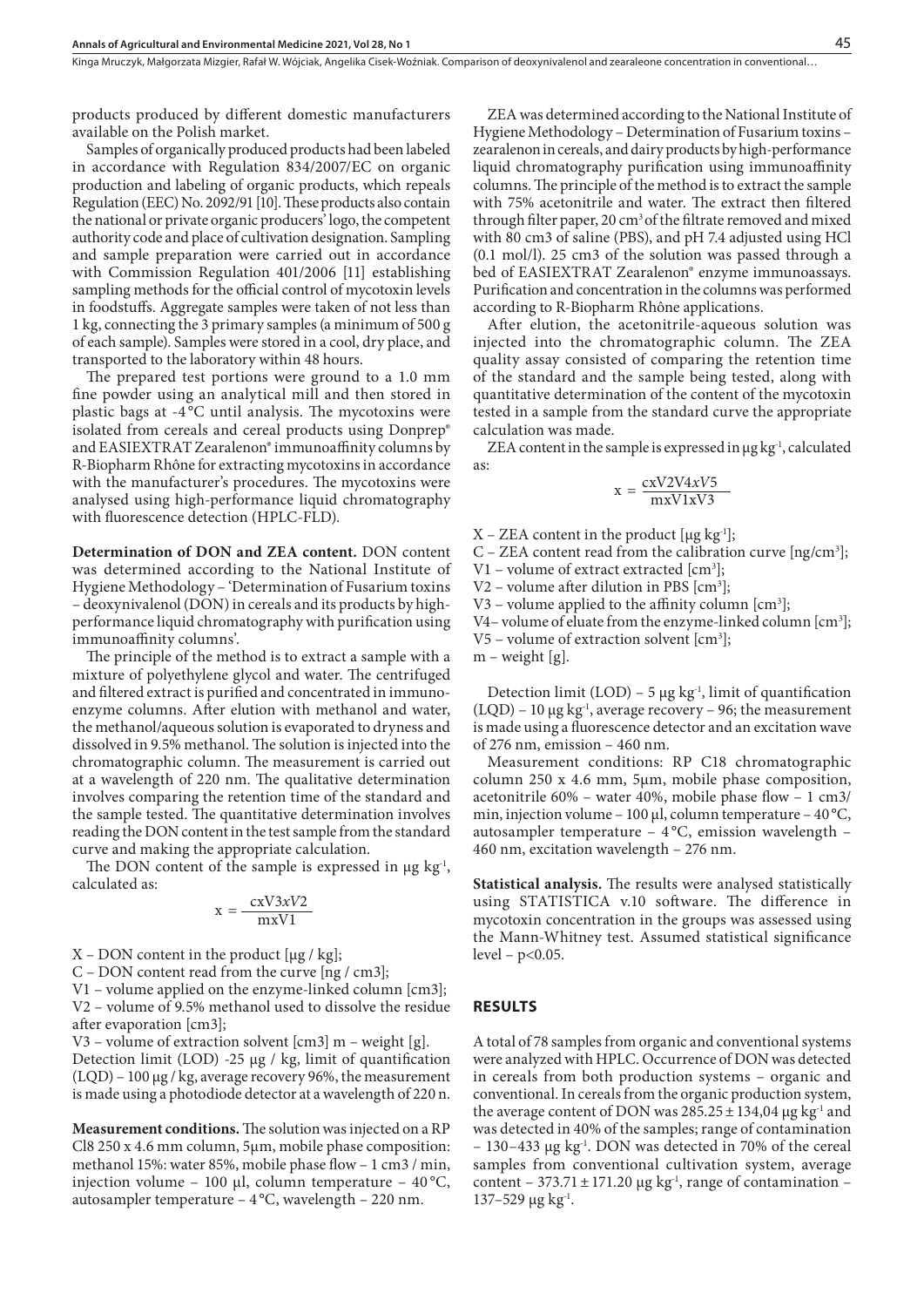and feedstuffs greatly varies dependent on many parameters of influence, such as the type of cereal, weather conditions

In this study, the occurrence of the mycotoxins in different unprocessed cereals cultivated in fields in Poland

In flour from organic farming, the average DON content was  $213.80 \pm 151.28$  μg kg<sup>-1</sup> and detected in 50% of samples (range  $104-459 \mu g kg^{-1}$ ), in flour from conventional cultivation the average was  $336.29 \pm 188.90$  µg kg<sup>-1</sup>, level between 146– 646  $\mu$ g kg<sup>-1</sup>, 70% of the flour samples were contaminated with the test mycotoxin.

The range of DON concentrations in samples of cereal products from organic and conventional cultivation was 102.00–465.00 μg kg<sup>-1</sup> and 137.00–792.00 μg kg<sup>-1</sup>. It was detected in 26.3 and 31.6%, whereas the average concentrations of DON in cereal products was  $199.60 \pm 149.82$  µg kg<sup>-1</sup> and  $387.67 \pm 250.24$  µg kg<sup>-1</sup> in samples of cereal products from organic and conventional cultivations (Tab. 1).

There was no ZEA presence in cereals from either organic or conventional cultivation. Only one sample of flour from conventional cultivation was found to contain ZEA. ZEA was also found in one sample of cereal products from organic cultivation and 3 samples from conventional cultivation. Furthermore, ZEA was detected in 5.3 and 15.8%, whereas the average concentrations of ZEA in cereal products was 13,00 μg kg<sup>-1</sup> and  $14,45\pm2,76$  μg kg<sup>-1</sup> in samples of cereal products from organic and conventional cultivations (Tab. 2).

## **DISCUSSION**

Interest in organic food has increased worldwide in response to concerns about conventional farming practices, food safety, human health, animal welfare and the environment. In the EU, organic farming is an agricultural practice and modality of food production that combines favourable environmental and animal welfare standards and is supported by EU law [12, 10].

Today, many consumers prefer organic rather than conventional food because synthetic fungicides and mineral fertilizers are not used in organic production. It is generally believed that organic practices reduce the risk of plant infection [13], but at the same time there is an awareness that the worse use of fungicides may promote the presence of mycotoxins in 'natural' or 'home' chemicals – free products [14].

Data published insofar have shown that the presence of mycotoxins as frequent contaminants of different foodstuffs

in an organic and conventional manner, and in cereal-based products available on the Polish market, was investigated.

and among others [15, 16, 17, 18].

It was found that the average DON content was highest in samples of conventional cereal products and conventional flour – 387.67 and 336.29  $\mu$ g kg<sup>-1</sup> respectively. It should be noted that the highest level of the mycotoxin being tested was recorded in a sample of pasta from conventional grains – 792 μg kg<sup>-1</sup>. This level exceeded the permissible limit specified in the regulation [19].

Malmauret et al. in France reported a co-occurrence of DON contamination of organic wheat was lower than that in conventional wheat (54.% vs. 90.9%, respectively), but the medium and maximum levels of this mycotoxin were 2–3 times higher in cereal grains from organic farming than in the conventional (250 vs. 80 and 494 vs. 215  $\mu$ g kg<sup>-1</sup>, respectively) [20]. A study conducted in Germany between 1997–1998 [21] reported a greater contamination of DON wheat grains from organic farms. Malmauret et al. [20] noted that more 'conventional' seeds were contaminated, although at a low level, while organic grains were less often contaminated, although in a few cases at a high level.

DON has proved to be a more common mycotoxin in cereal grains than ZEA. Many authors confirm the frequent presence of DON in cereals grown both in Poland and in other parts of the world. DON contamination was noted in a large percentage of samples tested in Russia, the USA, Bulgaria, China and Hungary, ranging from 50% – 96% [22, 23, 24]. DON levels in cereal grains increase in years with frequent rainfall and high humidity; for example, there was less pollution of rye with DON in Bavaria in 2000 and 2001, especially in 2001 [25]; and in 2003, despite the presence of Fusarium graminearum, DON was observed in only 18.5% of infected grains.

In a study in the UK, including 247 samples produced organically and 1,377 samples conventionally produced wheat grain, no significant differences in DON content were found in grain from the 2 cultivation systems; an average DON level of 230 μg/kg was recorded for organic

| Table 1. DON content in cereals, flour and cereal products [µg kg <sup>-1</sup> ] |  |  |  |  |  |
|-----------------------------------------------------------------------------------|--|--|--|--|--|
|-----------------------------------------------------------------------------------|--|--|--|--|--|

| Test<br>Mann-Whitney |         |
|----------------------|---------|
|                      | p0.2986 |
|                      | 0.1439  |
| 0.1207               |         |
|                      |         |

|                 | ZEARALENONE                   |                      |           |                                       |                      |               |                      |  |
|-----------------|-------------------------------|----------------------|-----------|---------------------------------------|----------------------|---------------|----------------------|--|
| Products        | Organic                       |                      |           | Conventional                          |                      |               | Test<br>Mann-Whitney |  |
|                 | No./% of contaminated samples | $\overline{xx}$ ± SD |           | MIN-MAX No./% of contaminated samples | $\overline{xx}$ ± SD | MIN-MAX       |                      |  |
| Cereals         | $0(10)$ ; 0%                  |                      |           | $0(10):0\%$                           |                      |               |                      |  |
| <b>Flours</b>   | $0(10)$ ; 0%                  |                      |           | 1 (10): 10%                           | 10±0.0               | $10 - 10$     |                      |  |
| Cereal products | 1 (19); 5.3%                  | $13 \pm 0.0$         | $13 - 13$ | 3 (19); 15.8%                         | $14.45 \pm 2.76$     | $12.5 - 16.4$ | 0.9800               |  |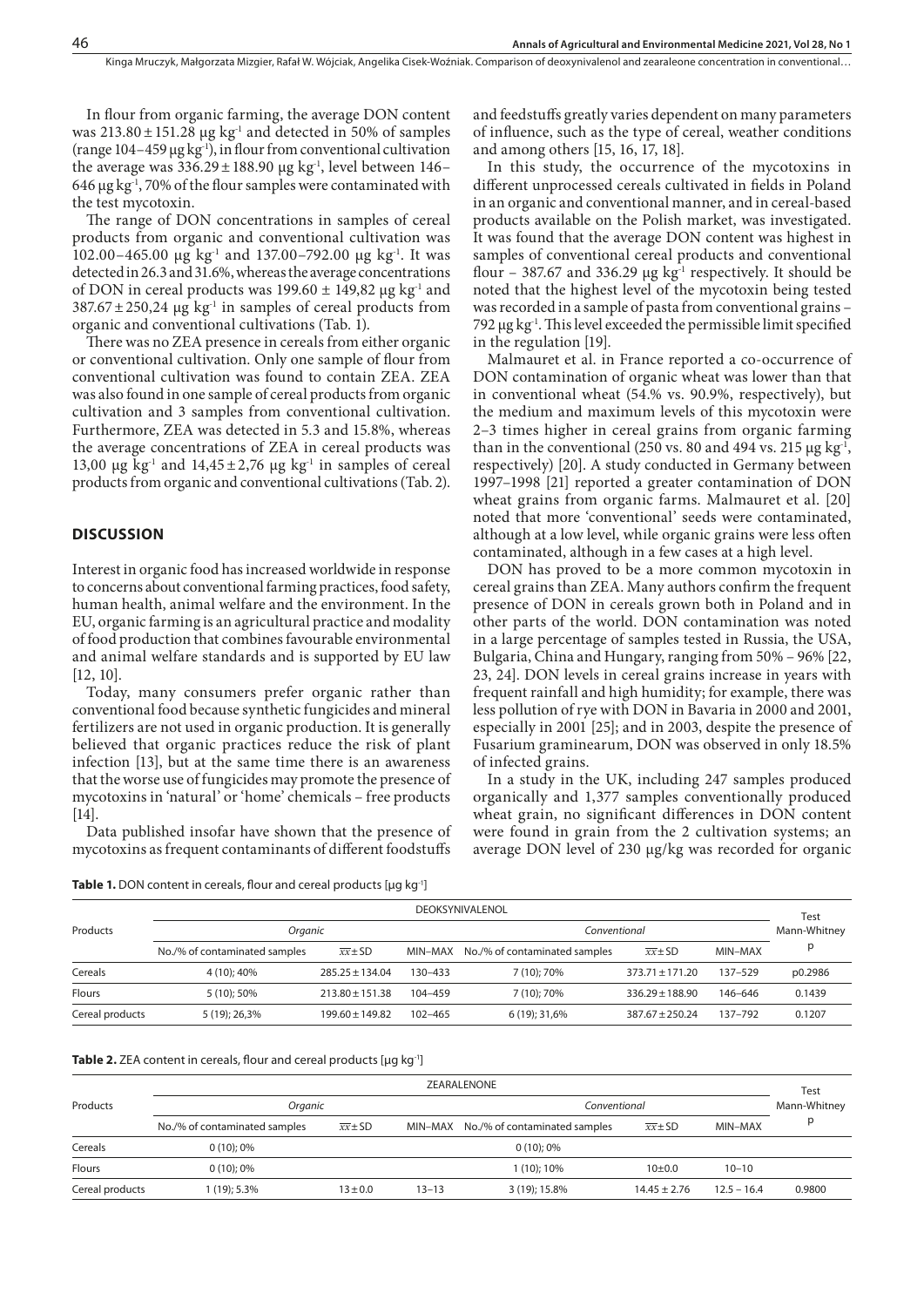substances and traditionally produced wheat [26]. That there are no differences in DON content in wheat from the 2 agricultural systems were also reported in studies of several other countries: France [27], Germany [28, 29], The Netherlands [30], Switzerland [31], Norway [32] and Spain [9]. The authors suggested that annual variability was more important for DON pollution than agricultural practices. The agricultural system did not affect DON contamination in 2010 in drier and warmer weather, significantly lower DON levels were found (340 μg / kg for organic production and 460 μg / kg for traditionally produced wheat grain) [18]. Lower DON levels were found in organic than in traditionally produced wheat in studies from Italy [33, 34], Belgium [35], Slovakia [36] and Norway [15].

Higher DON concentrations in organic farming samples (average 599  $\mu$ g kg<sup>-1</sup>) than in wheat from traditional agriculture (average 331  $\mu$ g kg<sup>-1</sup>) were reported by Kirincic et al. [37]. A study of durum wheat from Italy reported lower levels of DON in organic than in conventionally produced grain [17]. However, in a Spanish study there was no difference in the content of DON in Durum wheat was detected in the 2 cultivation systems [16]. No differences were found in DON contamination in samples of barley grains produced by organic and conventional methods in Norway [15] and the UK [38]. In a study from Germany, there was no difference in the DON content of rye grain from two farming systems [39], while in Poland lower DON levels were found in organically produced rye than in conventional rye [40]. Most levels were well below the EU food limits [41]. Several authors have commented that weather conditions, crop year, location, crop rotation and tillage may be more important for the development of DON than crop type [15, 42, 16, 30, 17, 43, 18].

This study showed that the average DON content was highest in cereal processed samples (387.67 μg kg<sup>-1</sup>), cereal grains (373.71 μg kg<sup>-1</sup> and flour (336.29 μg kg<sup>-1</sup>) from conventional crops, compared to grains  $(285.25 \mu g \text{ kg}^{-1})$ , flour (213.80  $\mu$ g kg<sup>-1</sup>) and cereal products (199.60  $\mu$ g kg<sup>-1</sup>) from organic farming. The acceptable limit of DON concentration was exceeded in one sample from conventional crops, but not in any samples from organic products. No statistically significant differences were established in DON content found in cereals or cereal-based products of both types (p>0.05). Stanisławczyk et al. [44] observed that the average content of DON in cereals from conventional crops was the highest in grains (127.95  $\mu$ g kg<sup>-1</sup>) and flour (127.36  $\mu$ g kg<sup>-1</sup>), compared to samples of groats and oat flakes, and the content of this mycotoxin was on a similar level – about 0.90 μg kg<sup>-1</sup>. Studies by Mazurkiewicz et al. [45] did not show the permissible DON contents being exceeded in cereal grains. The average concentration of DON in cereal grains cultivated in the conventional manner was close to that obtained by Perkowski and Chełkowski [46] in studies carried out at the beginning of the 1990s. Birzele et al. [47] indicated greater contamination of DON grains from organic farming than conventional crops. Other studies carried out in Germany by the CVUA (Chemisches and Veterinaruntersuchungsamt Stuttgart) showed that the DON content in cereal products from organic farming was lower than in conventional farming products [48].

ZEA was not found in samples of the tested cereals. The current study shows the presence of ZEA in one sample of flour from conventional crops, and a significant difference in its occurrence in cereal products between two types of

crops. The average ZEA content in cereal products was lower in organic farming products compared to conventional plant products (p <0.05). The maximum permissible ZEA content specified in the relevant European Regulation 1881/2006/EC was not exceeded in any of the products tested [19].

Stanisławczyk et al. [44] was also did not find that contamination levels were exceeded, and the ZEA content in the samples they tested was significantly lower than other mycotoxins content. The average content of mycotoxin in cereal products from conventional cultivation was 10 μg kg-1. Much more varied results, although not exceeding the maximum levels, were obtained by Ghali et al. [49] who obtained different average ZEA contents in samples of wheat grains – 2.82  $\mu$ g kg<sup>-1</sup> and barley – 15  $\mu$ g kg<sup>-1</sup> from conventional crops. Solarska et al. [50] detected ZEA in 68.2% of cereal products from organic farming. In the studies of Lacko-Bartosova [36] and Vidal et al. [51], no differences were found in the content of ZEA between wheat produced by organic and conventional methods, while in wheat tests conducted by Meister in 2009 [43] showed lower concentrations of ZEA in samples from organic than in samples from conventional agriculture. In rye studies there was also no difference in ZEA concentration in samples from the 2 cultivation systems [40].

The relatively low sample number of studies, high variability, and the fact that ZEA is often below the detection level in a significant proportion of samples, reduces the possibility of statistical disclosure of the significant differences between organic and conventional agricultural practices.

#### **CONCLUSIONS**

In general, the mycotoxin contamination observed in organic cereals and cereal products does not differ significantly from what was observed in their conventional counterparts. It is likely that preventive measures used in organic farming are able to maintain mycotoxin contamination of organic cereals and organic cereal by-products at levels similar to those found in conventional cereals and cereal products, despite the fact that the fungicide is not handled. The findings of this study are important in terms of risk to human health, but they neither support nor reject the hypothesis that organic cereals are less contaminated than the conventional ones.

To reduce DON levels in products from organic and conventional farms, regular and increased monitoring supervising the most critical areas where DON contamination takes place, is required. In this respect, the control of preand post-harvest, storage and manufacturing processes, consisting of good agricultural practices, good storage practices, good manufacturing practices and hazard analysis critical control points, must abide within the standards of regulatory and monitoring organizations.

## **REFERENCES**

- 1. JECFA, 2002. Evaluation of Certain Mycotoxins in Food: Fifty-sixth Report of the Joint FAO/WHO Expert Committee on Food Additives. WHO Technical Report Series No 906. WHO, Geneva, Switzerland
- 2. GEMS/Food-Euro. Reliable evaluation of low-level contamination of food, Report on workshop in the frame of GEMS/Food-Euro. Kulmbach (26–27 May 1995) (Germany): GEMS/Food-Euro, 1995, pp. 1–8.
- 3. Sirot V, Fremy JM, Leblanc JC. Dietary exposure to mycotoxins and health risk assessment in the second French total diet study. Food Chem. Toxicol. 2013; 52: 8481–11.